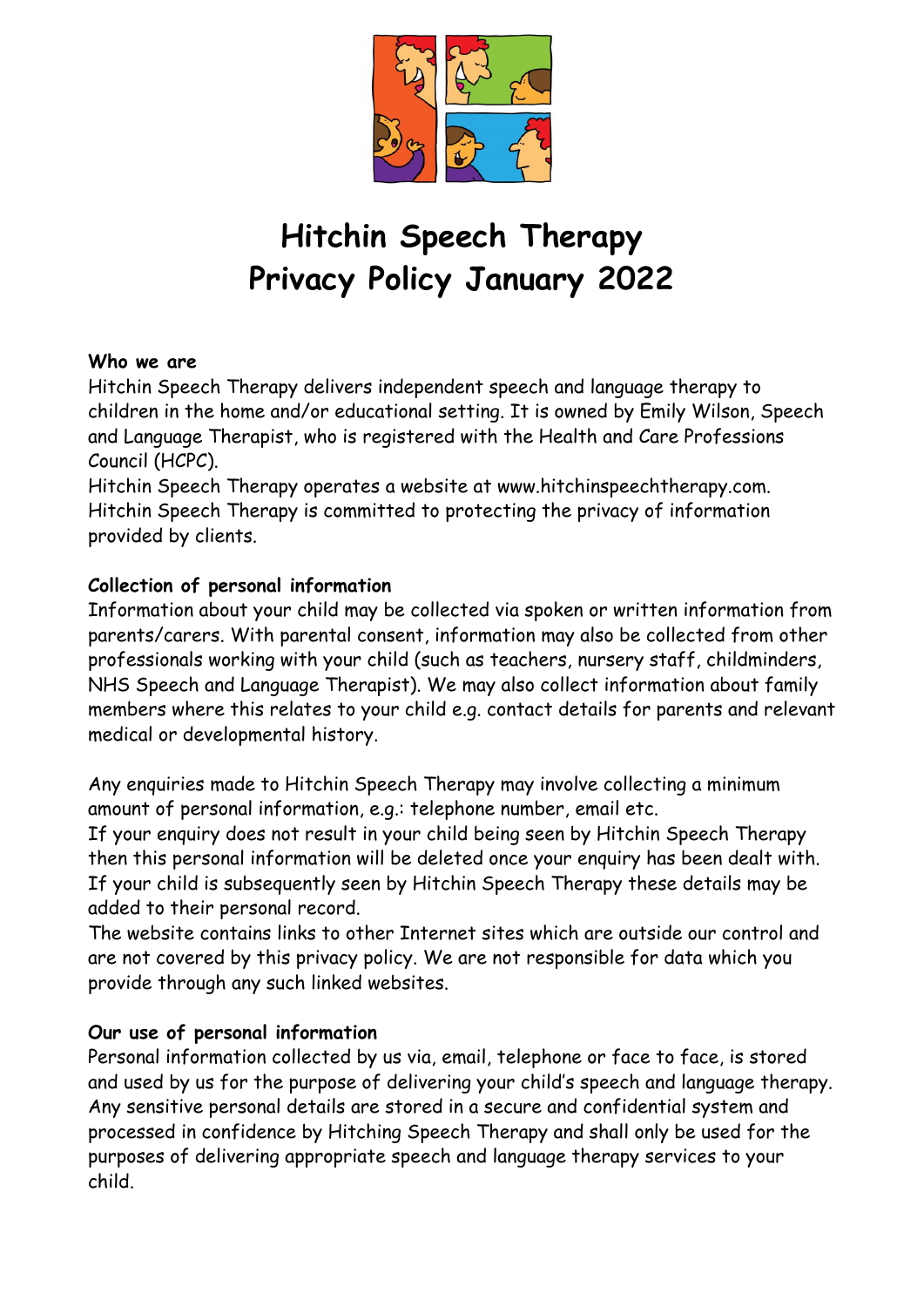With your consent, information about your child's speech and language needs will be shared with other professionals involved in your child's care, when it is in your child's best interests. A record of your consent is kept within your child's casenotes.

Unless we are required to do so by law, we will not disclose any personal information collected to any person other than as set out above.

We do not employ agents to process personal data, for example specialist mailing companies to send out communications.

We do not give or sell client details to any third parties.

How we use personal information

We use this information:

• To prepare, plan and provide speech and language therapy services appropriate for your child's needs

• To communicate with you via post, email (unsecured), telephone, mobile messages and SMS in relation to: - confirming and preparing for appointments

- general communication in between appointments

- sending you reports and programmes for your child (always password protected) - copying you in to communications with other professionals involved with your child (your child's initials rather than full name will be used in emails)

- sending you resources

- sending you invoices

• For management and administration, for example names of clients are included in our password protected database

Whenever personal identifiers are not needed for these tasks, if possible we remove them from the information we use.

## **How we store personal information**

All information about you, your child and their speech and language therapy is stored securely in our systems to ensure that we have a complete record of our service to them. Casenotes are held using a secure electronic cloud-based system called "WriteUpp" which is compliant with general data protection regulations. Documents which contain confidential information such as reports and programmes are kept on a password protected system. Any paper based confidential information such as assessments are stored securely in accordance with Data Protection Regulations. The minimum amount of confidential information will be taken out of the Speech and Language Therapist's office base. When your child's information is taken out of the office base it will be kept with the Speech and Language Therapist or will be locked in the boot of the Speech and Language Therapist's car (whichever is deemed to be the most secure at that time).

In accordance with the Royal College of Speech & Language Therapy guidelines, all records will be kept securely until your child is 25 years old. After this time all records relating to your child will be destroyed.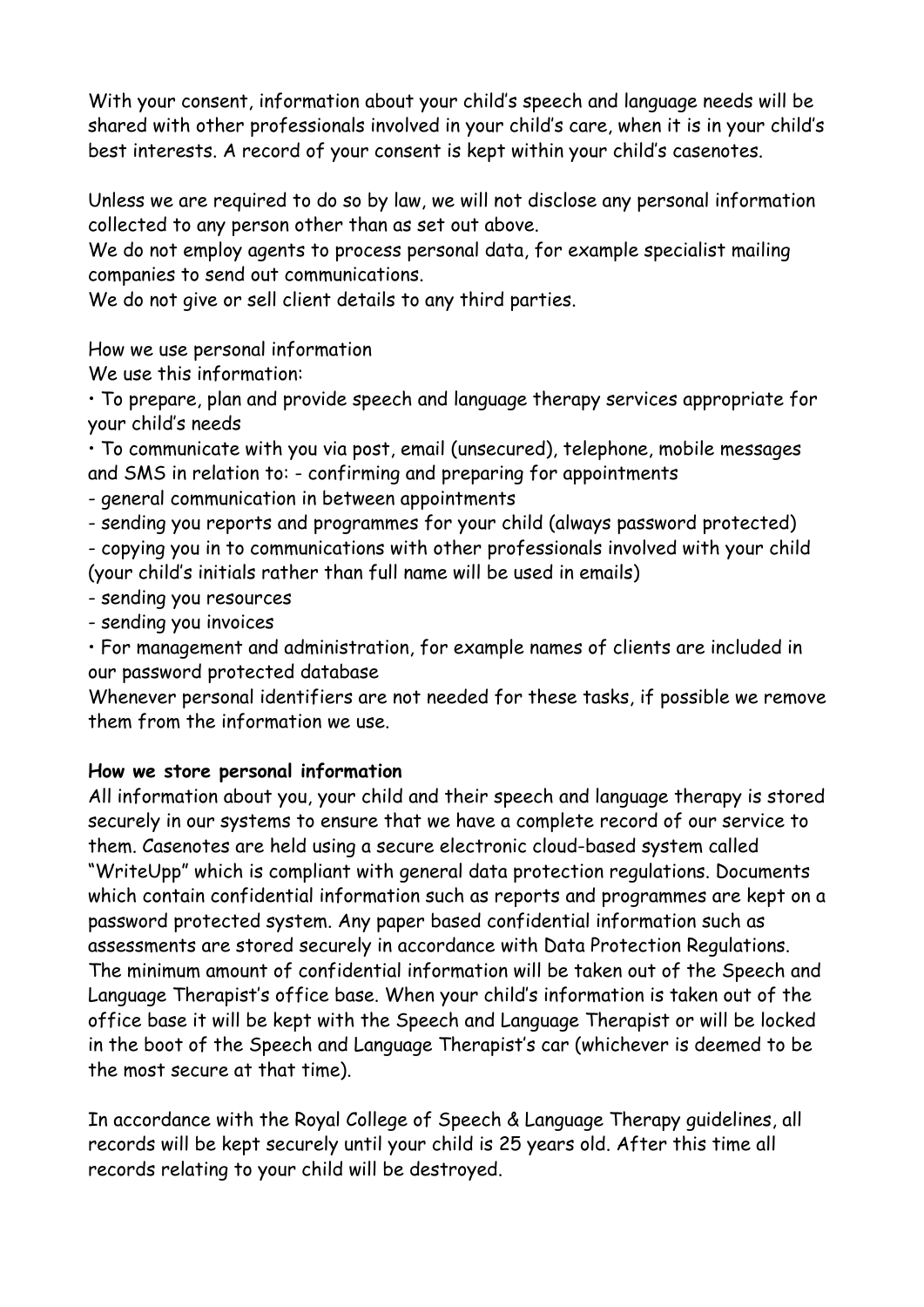#### **Meeting our professional obligations**

It is a legal requirement for all Speech and Language Therapists to be registered with the Health and Care Professions Council (HCPC). The HCPC has clear standards of conduct, performance and ethics that all registrants must adhere to.

These standards affect the way in which we process and share information. Specifically:

Standard 2: Communicate appropriately and effectively

"You must share relevant information, where appropriate, with colleagues involved in the care, treatment or other services provided to a service user."

Standard 10: Keep records of your work

"You must keep full, clear, and accurate records for everyone you care for, treat, or provide other services to. You must complete all records promptly and as soon as possible after providing care, treatment or other services. You must keep records secure by protecting them from loss, damage or inappropriate access."

For further information the full document can be found at: http://www.hcpc- uk.org/ assets/documents/10004EDFStandardsofconduct,performanceandethics.pdf

### **UK Data Protection Law and EU General Data Protection Regulations**

Data Protection Law lays down wide-ranging rules, backed up by criminal sanctions, for the processing of information about identifiable, living individuals. It also gives individuals certain rights in relation to personal data held about them by others. Emily Wilson is registered with the Information Commissioner's Office (ICO) as a Data Controller.

### **Our lawful basis for processing personal information**

Our lawful basis for processing and storing personal information is one of 'legitimate interest' (under article 6 of GDPR). We cannot adequately deliver a service to your child without processing their personal information. As it is both a necessity for our service delivery and of benefit to your child, we have a legitimate interest to process and store their data.

Data relating to an individual's health is classified as 'Special Category Data' under section 9 of the GDPR. The regulations specify that health professionals who are "legally bound to professional secrecy" may have a lawful basis for processing this data. Speech and Language Therapists are legally bound to keep client information confidential and it is under this condition that we process and store personal information.

### **Our responsibilities**

We are committed to maintaining the security and confidentiality of your child's record. We actively implement security measures to ensure their information is safe, and audit these regularly.